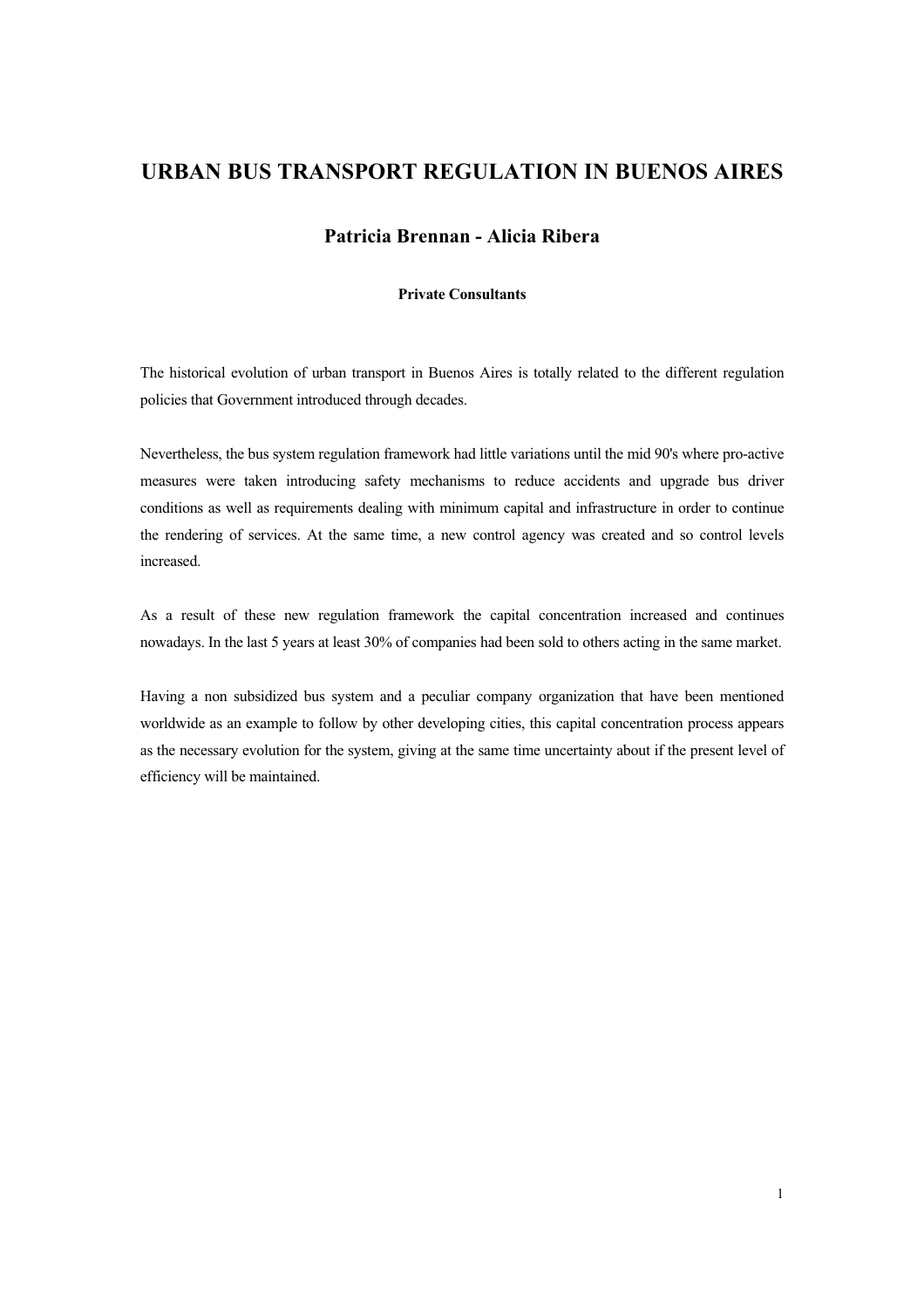#### INTRODUCTION

When we talk about the Buenos Aires bus system regulation we should analyse the historical evolution of the system as well as the transport policies that have been applied in different stages.

Likewise, we should take into account some of the distinctive characteristics of the Buenos Aires urban road transport between which we should mention the high degree of enterprise fragmentation evidenced in the layout of a highly competitive network between routes and companies, and consequently a high level of self-regulation between enterprises and constant dispute among them to attract passengers offering high frequencies and quality services.

## 1. BUENOS AIRES CURRENT TRANSPORT SYSTEM

The Buenos Aires Metropolitan Region, integrated by the Capital of the Argentine Republic and the 42 Municipalities of Buenos Aires province, which conform a functional unit with the Capital, is one of the Latin American biggest urban areas with more than 12 million inhabitants.

The region's growth rate is relatively low, 10% in the last 10 years, which means that probably before the year 2000, cities like Lima, Rio de Janeiro and Bogotáwill exceed its population volume. Buenos Aires is the administrative, economic, industrial and social centre of Argentina, concentrating since 1960 the third part of the country population, with a participation of the 33.5% in 1991.

The public transportation system of the region is conformed by 298 bus lines, 5 underground lines, a light rail transit line and 7 metropolitan railroad lines.

The bus subsystem possess an extension of more than 25,000 km routes with a fleet of 15.000 units operated by 200 private companies which do not require state subsidies.

The metropolitan railroad subsystem has an  $833$  km expansion, 164 km (18%) are electrified connecting more than 250 stations with 4 terminals in the centre of the region. The system has been recently given to concession being operated by three private concessionaires. On the other hand, the underground subsystem has a 44 km network, connecting 76 stations, a private consortium also operates it.

The guided modes are operated by means of concession contracts while the bus companies operate under permits or concessions granted by the different agencies. The concession contracts for rail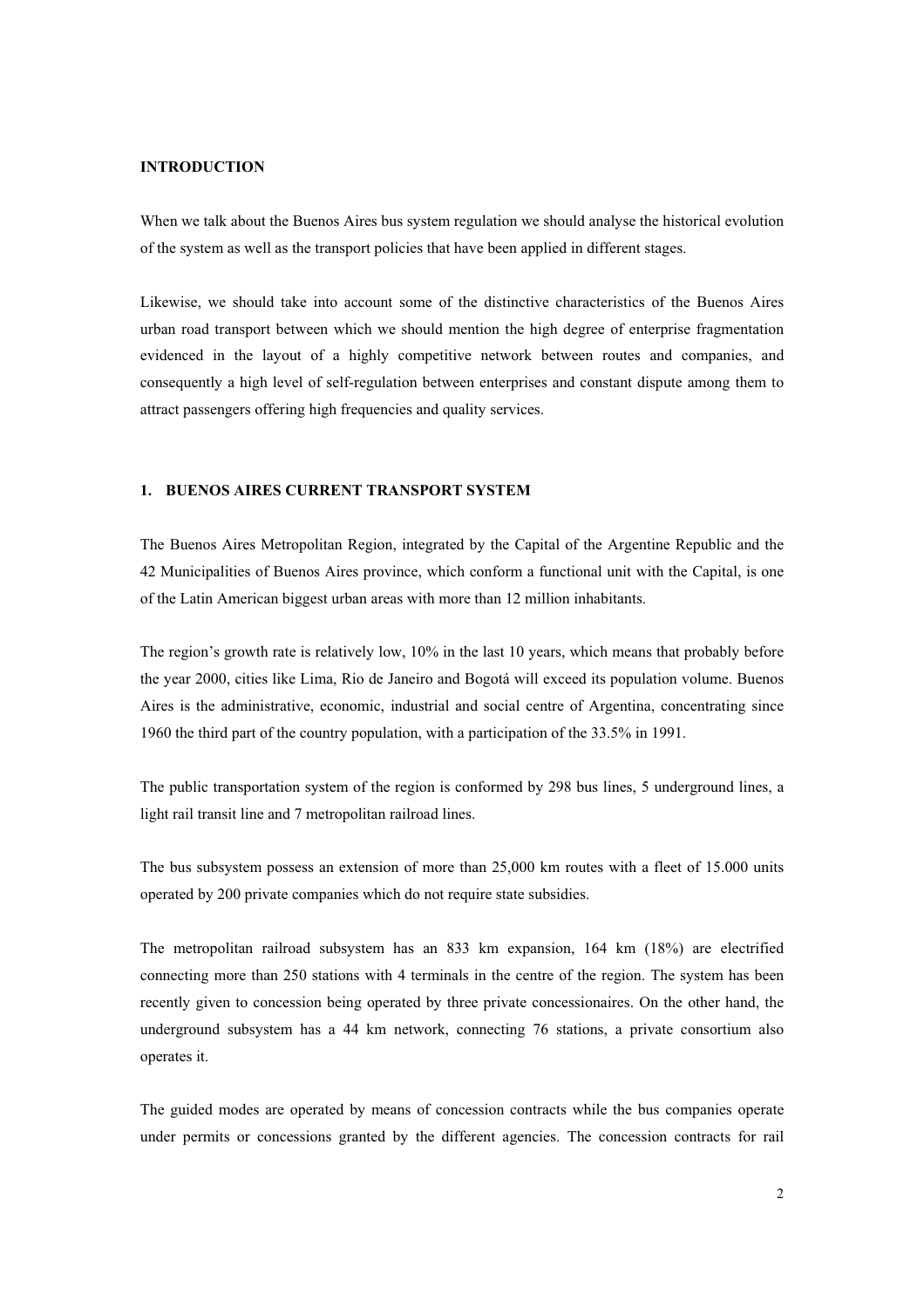services specify the amount of minimum services to complete between intervals, as well as the maintenance conditions of the facilities and rolling stock and the necessary investments in order to improve the service quality in a 10 years period for the surface railroads and in a 20 years period for the underground system. To such purpose the Government fixes the fares and pays a subsidy to the concessionaires.

Approximately 60.000 taxis and 2.000 rented bus operators complete the Buenos Aires transport system. As for particular automobiles, the last estimations determine a total of 3.000.000 vehicles.

#### 2. HISTORICAL EVOLUTION OF THE SYSTEM

From the beginning of the century, different stages are clearly distinguished in which the policies, the regulation and the property have had clearly different orientations, focuses and treatments. They have been influenced by each moment government global policies as well as for the world imperative tendencies.

Before 1936 tramway, subways and buses compete between each other with routes determined by themselves and fares established by Government. The system was entirely in private hands and the regulation framework was very little. No subsidies were given. In 1928 appears the first "colectivo"that at first was a shared taxi and then evolved to buses of 11 seats of capacity. These colectivos operated without any permission or concession, and their owners according to the competitive tariffs (tramway and larger buses) fixed their fares

Between 1936 and 1948 the urban transport system was operated by a private corporation with the control of tramway and subway enterprises as a result of high pressures made by these transport companies trying to avoid competition mainly from colectivos.

After years of declining with no capital investment and low fare levels, in 1948 the Government took the system in his hands and created the state owned "Transportes de Buenos Aires"(TBA) turning this company to be the only operator of the system.

Privatisation of the urban system took place between 1960 and 1963 by a bidding process that allowed the workers of Transportes de Buenos Aires to offer their work compensations to get the bus and tramway lines. Buses replaced tramway and regulation was established by Presidential Decree. The guided modes remained in State hands.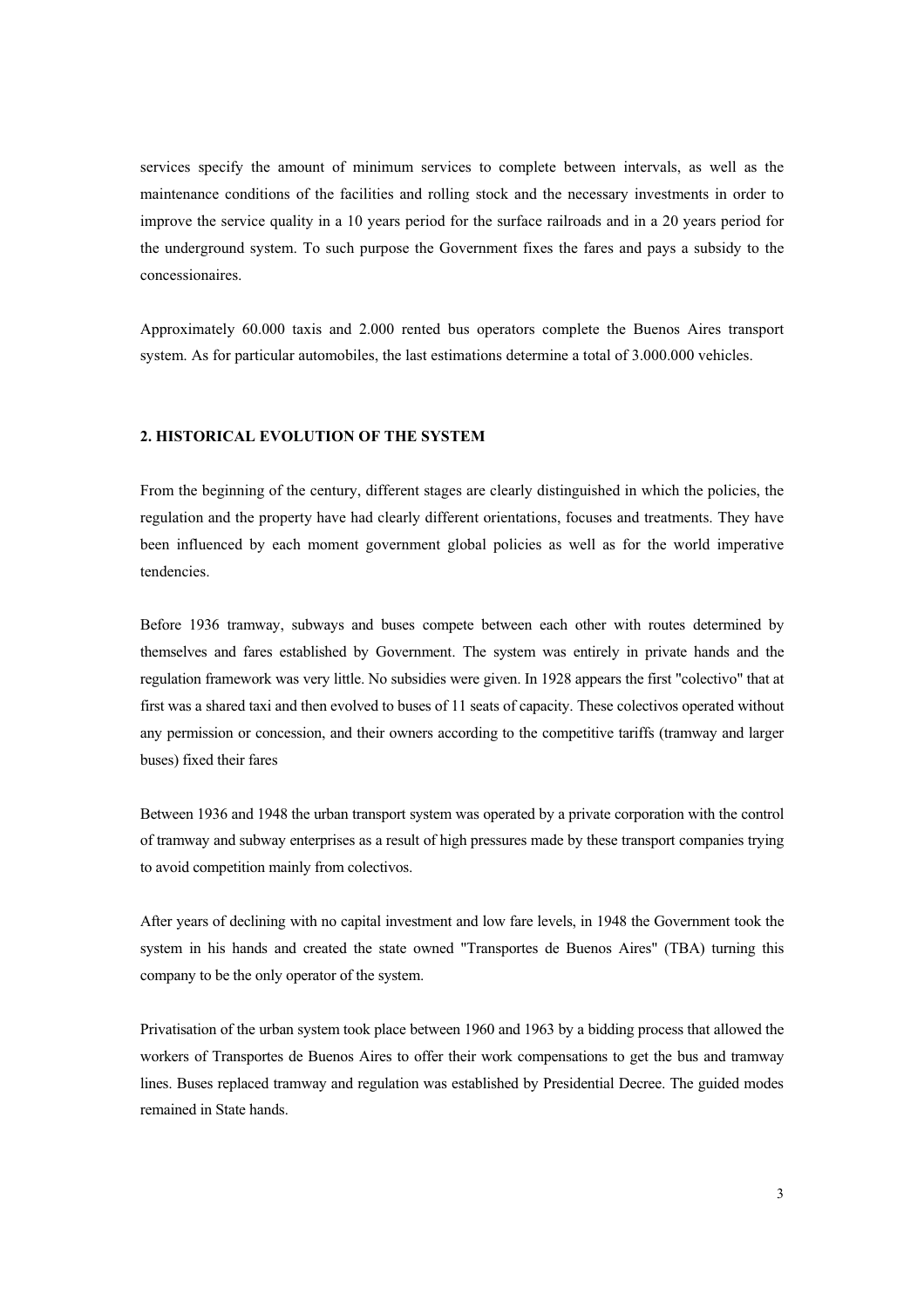Between 1964 and 1994, the system remained without significant changes in relation to enterprise's management and state subsidy policies.

The State inaction regarding investments in guided modes of its property and the strengthen of the public road transport services, which structured a competitive network with the guided modes, promoted an increase of bus system participation upon the elimination of the need of interchanges. At the same time, bus transport mode was the one that, because of its versatility, followed the growth of the city, while rail transport modes stayed practically without modification.

Necessarily, in front of a fragmented regulating State with scarce human resources and materials, the system planning became mostly practised by the road transport enterprises. The state shirked investing in new infrastructure, leaving the administration of the system in hands of the private operators in a process in which the guided modes were deficit operating with growing degrees of inefficiency and deterioration in service quality.

#### 3. PRESENT SITUATION

The economic policy of this decade in Argentina was characterised by the implementation of a set of fiscal, monetary regulation, employment, foreign capital participation and sector development measures, which in overall, defined a new state role, interpreted in less state participation in direct provision and maintenance of the economic infrastructure and the public services.

The current stage is also characterised by a reorganisation of the state sector in order to offer adapted regulation conditions assuring an efficient administration of the whole private operators of the system by means of the creation of autarchic agencies, in charge of the control of the activity integrated by skill human resources which should act independently on the policy decisions that remain in hands of the corresponding Government Secretaries.

As a result of last years adopted policies, a process of recovery of the national economy was verified in macroeconomic terms, showed by an important growth of the Gross National Product through the reduction of the inflation rate. However the process was not associated with an improvement of the employment conditions. On the contrary, one of the most evident consequences of this authentic transformation process is the level reached by the unemployment rate which now reaches 18% in the Buenos Aires Metropolitan Area.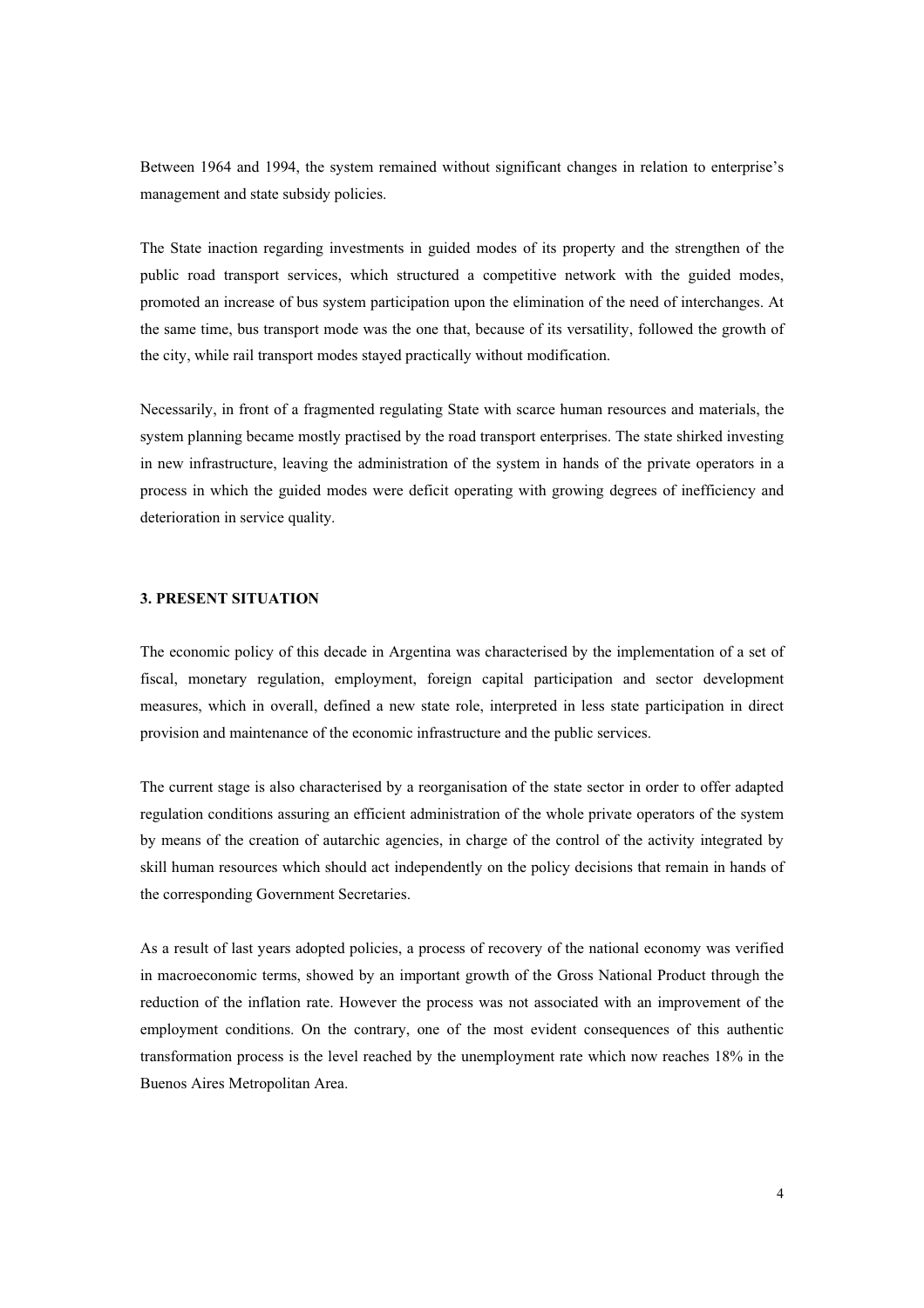The privatisation of an important number of companies, basically public services and industrial production companies, mainly between 1990 and 1994, generated a posterior redimension in terms of occupied personnel that also had an impact in the unemployment rate.

Because of these mentioned policies, the emergency situation in which the public companies were in motivated the concession of the metropolitan rail and underground network. This processes begun in 1991, and became effective between the 1994 and 1995.

The private operation of the rail services generated an important recovery in guided modes transport capacity, as a result of a higher reliability and an increase quality service. This acted in detriment of the bus system passenger demand.

On the other hand, the strong fall registered in the inflation rate put an end to one of the main sources of additional revenue of the bus transport enterprises, by the possibility of providing daily important amounts of cash money in a context of high interest rates.

The new state role implied a strict control of the tax revenues and with this the elimination of evasion possibilities and avoidance of fiscal obligations from every economic agent. In this context, many transport companies had to face the need of regularising their fiscal situation by means of the payment or refinancing of their debts. Consequently the sectors' average profitability rate tended to decay.

Likewise, a group of divergent factors, derived of the new economic order, implied a considerable fall in the volume of transported passengers (in the order of 25% in the last 5 years), deepening the reduction in the profitability of the companies. In addition, the increase of the motorization rate and of the more intense use of the automobile impacted subtracting passengers from the public transportation and deteriorating the efficiency of the operation of the bus transport.

These facts have affected the profitability of the bus system which face an economic crisis at the present time due to a descent in the levels of benefits what has caused a company concentration.

As a result of these transformations, in 1995 the modal split of the trips in the region had experienced an important increment in favour of the private modes in detriment of the public ones. The passenger transference harmed particularly the bus transport, whose companies begin to attempt diverse strategies of recovery, for example the differentiation of their services, incorporating new modalities that allow them to revert the important loss of demand registered from 1992.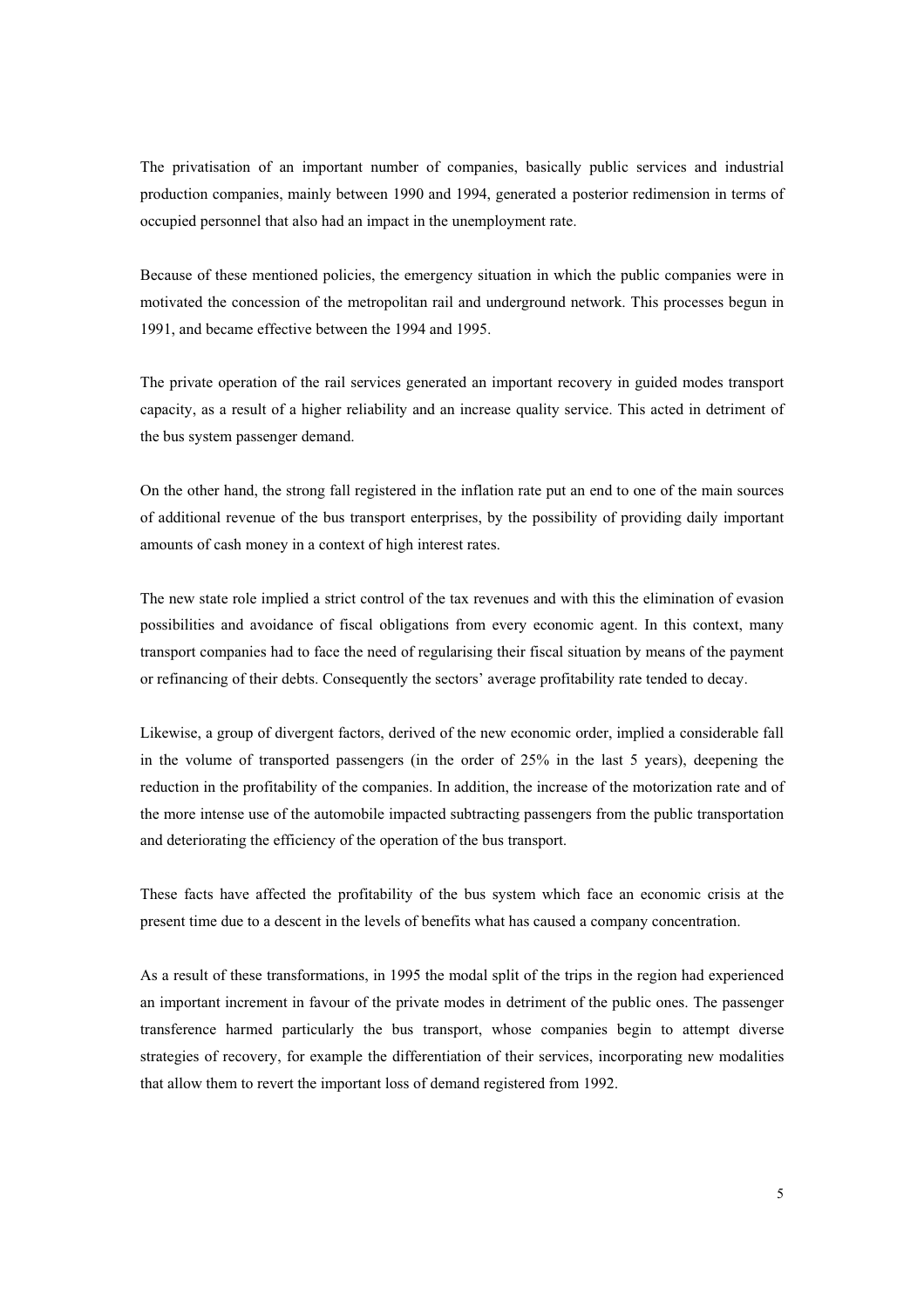#### 4. BUS URBAN TRANSPORT REGULATION FRAMEWORK

While the structural pointed changes were verified, which determined new general and particularly transport economic conditions, a new regulation framework for the bus transport was also defined, which effective application accelerated the internal restructuring processes of the activity by means of the sanction in 1994 of the Decree  $N^{\circ}$  656.

The decree expressly states the character of regulated service for the bus transport industry, in attention to the negative international experiences that throw the intents of deregulation of urban transport. At the same time, it understands pertinent to maintain the traditional conformation of the system, providing the continuity of the exploitations in hands of the historical companies.

Without affecting this, a particular interest in regularising the bond between the companies and the regulatory power is showed, in order to offer juridical security to the operations and a temporary horizon wide enough to reinforce the capacity of investing of the bus companies. The juridical security was highly affected because the possibility of obtaining external financing collided with the precarious exploitations, condition that did not seem to constitute enough guarantees for the financial investors.

In consequence, although the decree establishes that the exploitation of the Public Services will be developed by means of the grant of permits on the part of the Government, for a period of 10 years, providing that the procedure for the award will be the public bidding, it also contains a short-lived disposition emitted with the purpose of regularising the situation of the operators who were exploiting public services to the date of the decree, all with precarious authorisations, which giving execution to a series of requirements, would obtain the formal permits of exploitation automatically, with the same rights that those that are acquired by means of the procedure of public bidding.

This process, informally called "re-concessioning" began in 1995 and continues until today. The obtaining of the permits is conditioned to the fulfilment of the requirements established in the decree and complementary by laws, which provides that in case of neglect of the legal procedure and the other imposed conditions, the companies won't be able to invoke any right regarding what is solved on their route exploitation.

Therefore, the compensation of the benefit which meant the possibility of obtaining permits without public bidding for the routes, consisted in a set of new imposed demands to the companies like a condition for continuing in operation, which implied considerable expenses and investments that, in many cases, led them to a high degree of indebtedness.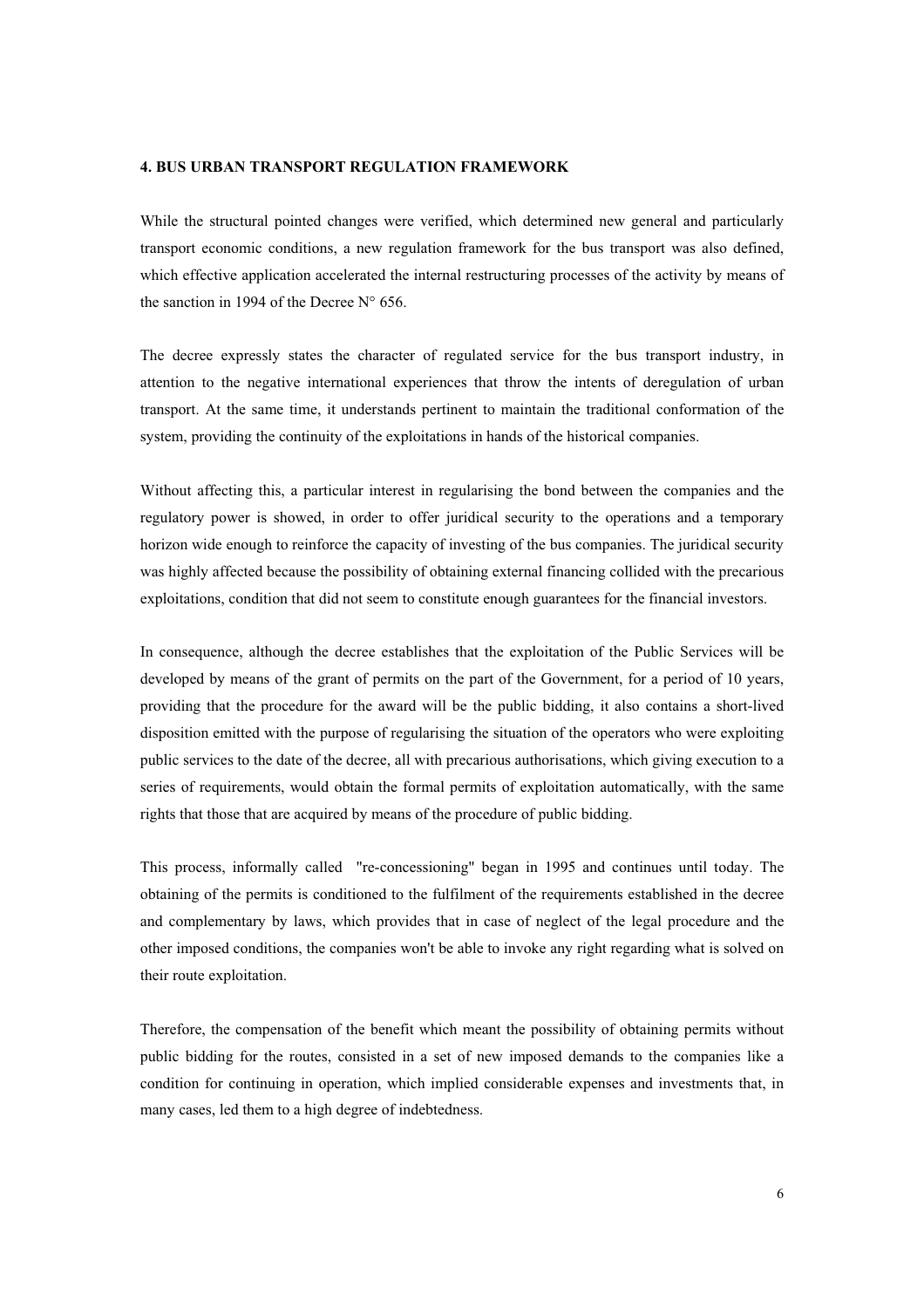Indeed, the regulation we are analysing provides that in order to be given a permit, the companies will have to show minimum assets according to the importance of the exploitation, worth in relation to the number of buses employed. Also, they will demonstrate that they possess a considerable real state infrastructure enough to park all the fleet, with special areas for the rest of the drivers and offices for the development of administrative tasks.

On the other hand, the new Law of Traffic and Road Safety sanctioned in 1995 imposed a set of requirements in relation to the passenger urban transport sector. They rule the maximum age admitted (10 years) and technical characteristics of the vehicles, fundamentally weight and specific dimensions, exhaust polluting emission control, rear location for the engines, and a group of safety measures for the passengers like the obligation to have speed limitation and doors opening and closing control devices.

The accomplishment to these obligations, to which was added the use of ticket expending machines, demanded as a consequence of the sanction of drivers labour protection laws, and at the moment the slow incorporation of buses equipped for the access of handicapped people ("low floor" vehicles), caused high capital expenses for the transport companies.

Finally, the companies were imposed to assure the faithful execution of the obligations regarding social security and taxes, like a condition for obtaining the permits.

### 5. ENTERPRISE CONCENTRATION IN THE URBAN TRANSPORT

The process that we are analysing was consolidated mainly since the creation of the transport control agency. This agency is the entrusted of the procedure specified for the obtaining of the permits and also of the technical and legal verification of the execution of the requisites required to such purpose, still after the permits are given because the imposed obligations are permanent, like condition for their subsistence.

These factors, the new economic global status and the changes operated inside the sector (fall of the demand, competition of the guided modes, higher use of cars and new demands of the regulatory power, and others) have different impact in the bus companies, positioning a group of enterprises in such a critical level that it seriously endangered its continuity in the system, while the process favoured a part of the companies that strengthened on one way or another its position in front of the Government and to the groups less favoured. In front of both groups exists, also, an important set of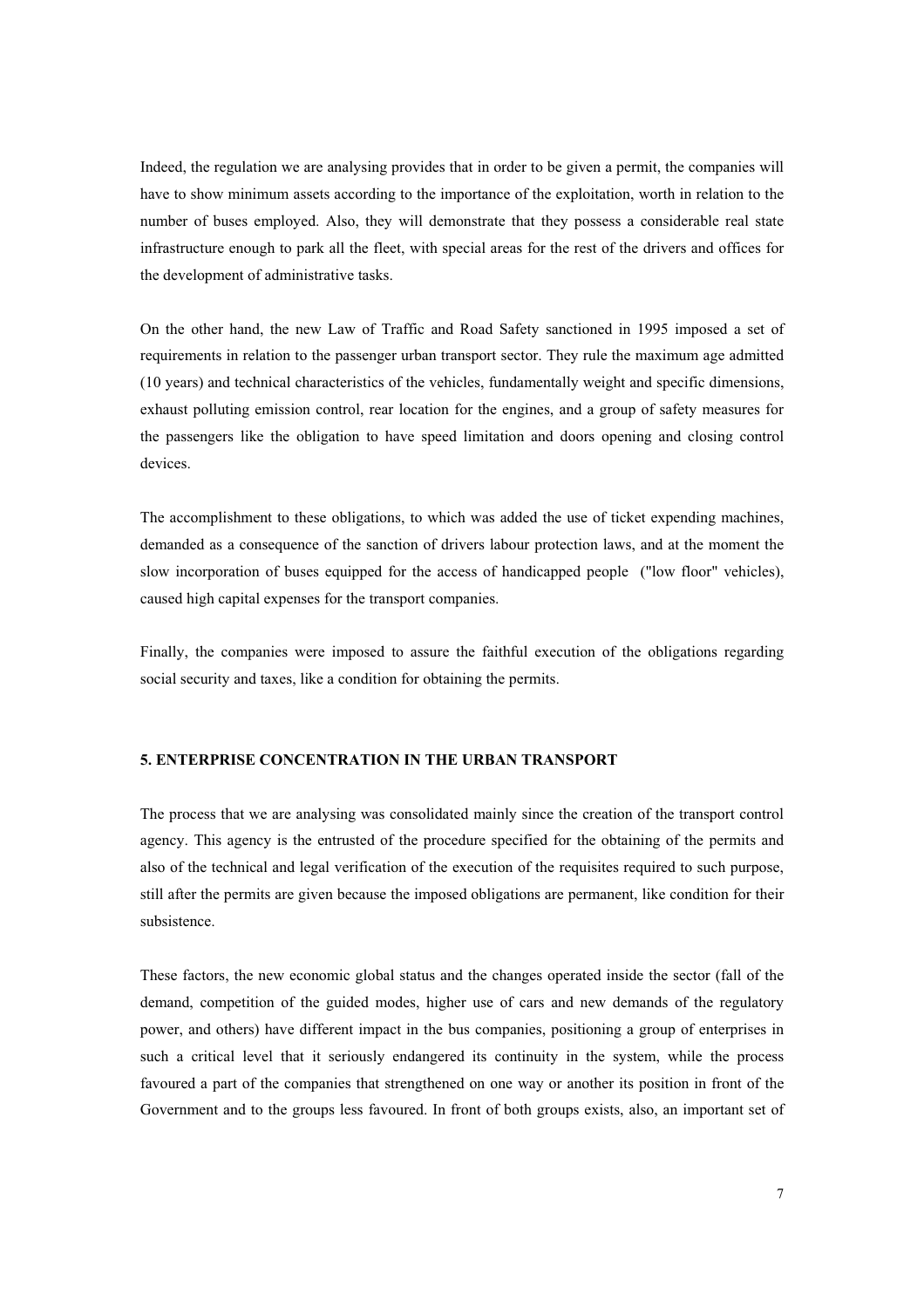companies that although they have been able to get their permits, they have not improved their relative position.

The direct consequence of this process consists in the rising of a new scene for the bus transport enterprises and their relationships- between each other and with the regulatory power – from which stands out the capital concentration like one of the most important aspects of the new profile. This process of enterprise concentration implies the slow abandon of the artisan management spreading to integrate organisations like the capital companies.

#### 5.1 First stage: 1990-1994

The sanction of the Decree  $N^{\circ}$  656/94 opened a new perspective, until then remote, of obtaining permits and induced a part of the sector to try to regularise the situations of incipient concentration that were taking place since the beginning of the decade.

This concentration process presented diverse ways, all irregular from the juridical point of view, and it could be because of strong capital contributions of a certain company regarding other with capital problems implying the control of the company decisions, as well as the direct take over of a company from another or different ways of association between two or more companies with the purpose of optimising exploitation resources. Most of these expressions didn't count with a formal Government recognition, meaning that each involved company presented itself like an individual operator of their services.

The eagerness to obtain permits on the exploited routes by the controlling companies motivated the appearance of the first attempts for authorisation request in order to join companies or transfer rights of a company to another. These attempts didn't obtain effective answer of the regulatory power at that moment - in order to the non-existence of legal permits and therefore of a regime that rules their transference –but they achieved juridical entity from the commercial right point of view, formalising the irregular mentioned situations.

Any time that the Decree  $N^{\circ}$  656/94 stated the character of real operator of the applicant company like a condition for obtaining the permit, the mentioned coalitions, absorptions and consolidated transfers legally became an indubitable instrument of the required nature and motivated the consent of permits in the pretended sense. This situation could be understood as the beginning of a sustained process of enterprise concentration, expressed with more intensity at the present time and that would deepen in the short and medium term.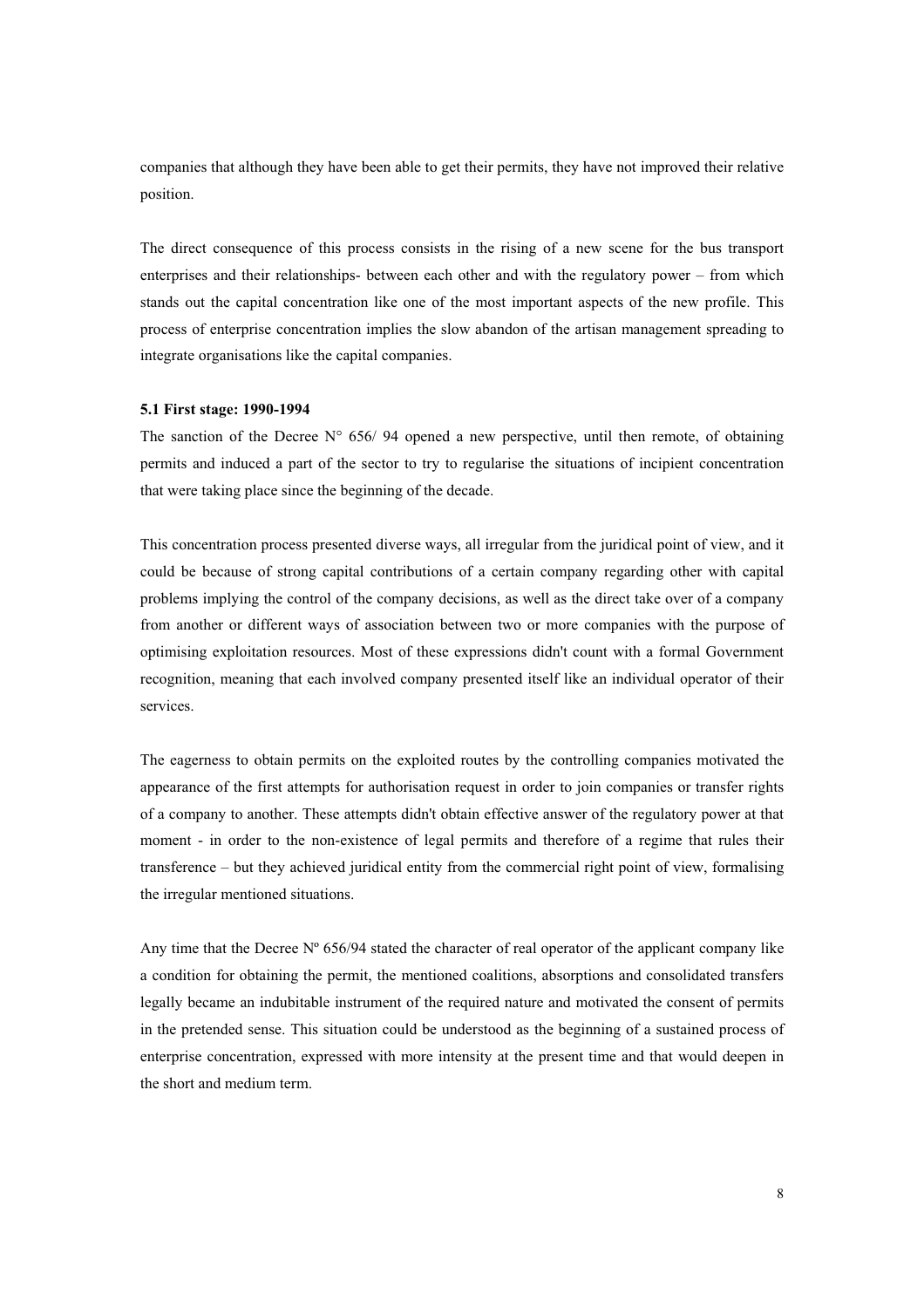During this period a group of transport companies has begun diversifying their activities conforming manager groups, and although transport is still their main activity they are now incorporating others. Therefore, several groups bought insurance companies, which allow them to acquire financial solvency.

Other companies formed joint ventures in order to participate in the concessioning of the rail network, joining important groups that had offered them the opportunity of learning up-to-date management and financial techniques.

Another characteristic of this stage is the incorporation in manager decision levels of the banks, which grant loans for the purchase of vehicles. This fact took place in function of the high unrecoverable rates that the banks had to confront and, facing the option of executing the credits with real guarantee that encumbered the vehicles, they decided to intervene in the operation of the companies, selecting for this purpose managers of recognised experience. Consequently, some companies changed their capital stock composition under bank protection. Obviously, the financial sector selected the companies, which already outlined like members of a new kind of organisation.

#### 5.2 Second stage: 1994 until today

The sanction of the Decree  $N^{\circ}$  656/ 94 blocked up the companies possibilities of continuing incorporating exploitations in an informal way, whereas the situations generated after the appearance of the decree would not have any state recognition and, because of the new regime application, those routes upon which exploitation permits wouldn't be obtained should be called to public offer bidding for their legally adjudication.

The end of 1996 granted the first permits of exploitation. At the present time, approximately the 85% of the system have permits and around a 5% more in their way to approvement. The remaining group is seriously affected in their aspirations of getting permits, given the preoccupying economic situation in which it is, translated fundamentally in their patrimonial meagreness, the maintenance of high debts with the fiscal organisms and the impossibility of incorporating vehicles in substitution of which were drown out of service because of exceeding the maximum age allowed.

The current scene offers new ways toward the enterprise concentration. As a result, the companies that already had had their permits embarked upon the incorporation of other exploitations by means of the employment of diverse mechanisms.

The first of them consists in the acquisition of most or the total of the stock capital of companies unable of obtaining by themselves the exploitation permits, by other companies or groups managers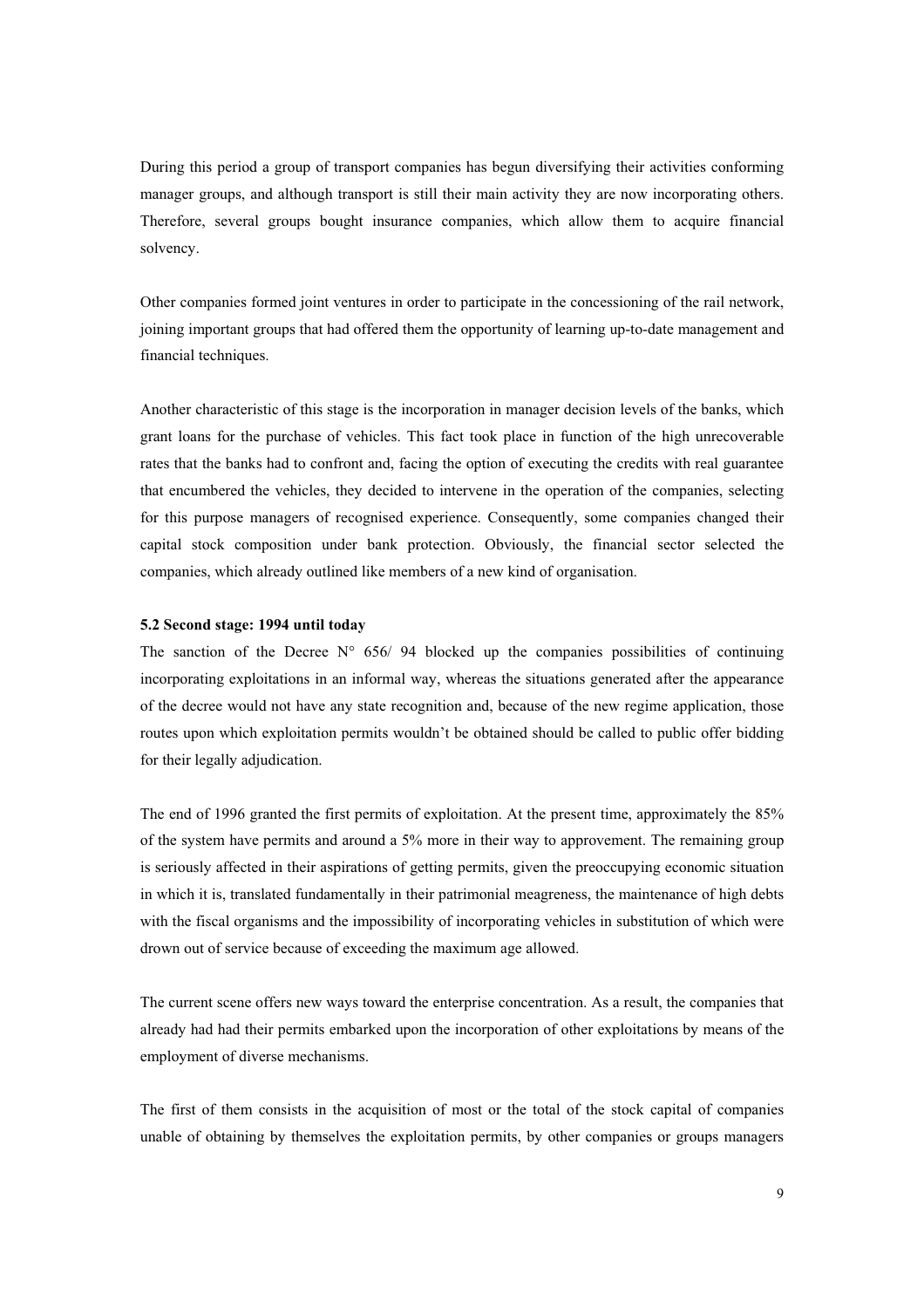that had already obtained it. In such way, the contribution of vehicles and strong sums of money allow to the "absorbed" company adjusting their patrimonial and fiscal situation as well as having the entirety fleet in legal conditions and therefore apply for permit regularisation, forming part of the company or group which made the economic effort.

This way of incorporation doesn't determine the disappearance of the company in question it appears in front of the Government like the owner of the exploitation, conserving its individual denomination. Nevertheless, the Administration doesn't ignore the true dimension of this phenomenon of concentration, since itself has a registration of the new compositions of the board of directors of the involved companies, showing this fact the unified control of numerous companies by determined groups.

The above mentioned is favoured by the effective regulation, which doesn't rule any norm regarding composition of the stock capital of the companies and their transference. This fact, not being a new event, constitutes a tool excessively capable in the current regularisation scene, because it presents a low level of investment risk for the companies or groups economically strengthened.

The second way of enterprise concentration consists in the processes recently faced by the Administration of "recovery" of the exploitation right of determining routes whose operators failed in their way to get their permits or accumulated enough amount of contraventions in their operation, to the point of deserving the maximum penalty ruled in the actual regime. In this way, the disposed expirations of the precarious authorisations motivate the immediate award- also precarious- of the exploitations involved to other companies of the system, those that besides possessing their corresponding permits are shown economically capable to face the new enterprise, that supposes fundamentally the acquisition of considerable amounts of modern vehicles.

The mentioned precarious awards of routes are eminently temporal and the situation must be regularised then in the briefest term that is possible. The regime of the Decree  $N^{\circ}$  656/94 imposes the realisation of public biddings to make effective the definitive award of the routes. Therefore, the way of competition is presented as a new way toward the concentration, non-existent before.

We should mention that the recently sanctioned normative as regards public biddings, contains dispositions that increase the possibilities of consolidating the already verified capital concentrations, informally in many cases, as well as they also seem to encourage the appearance of new capital associations, necessary in order to face the strong capital commitments that formulation of offers supposes.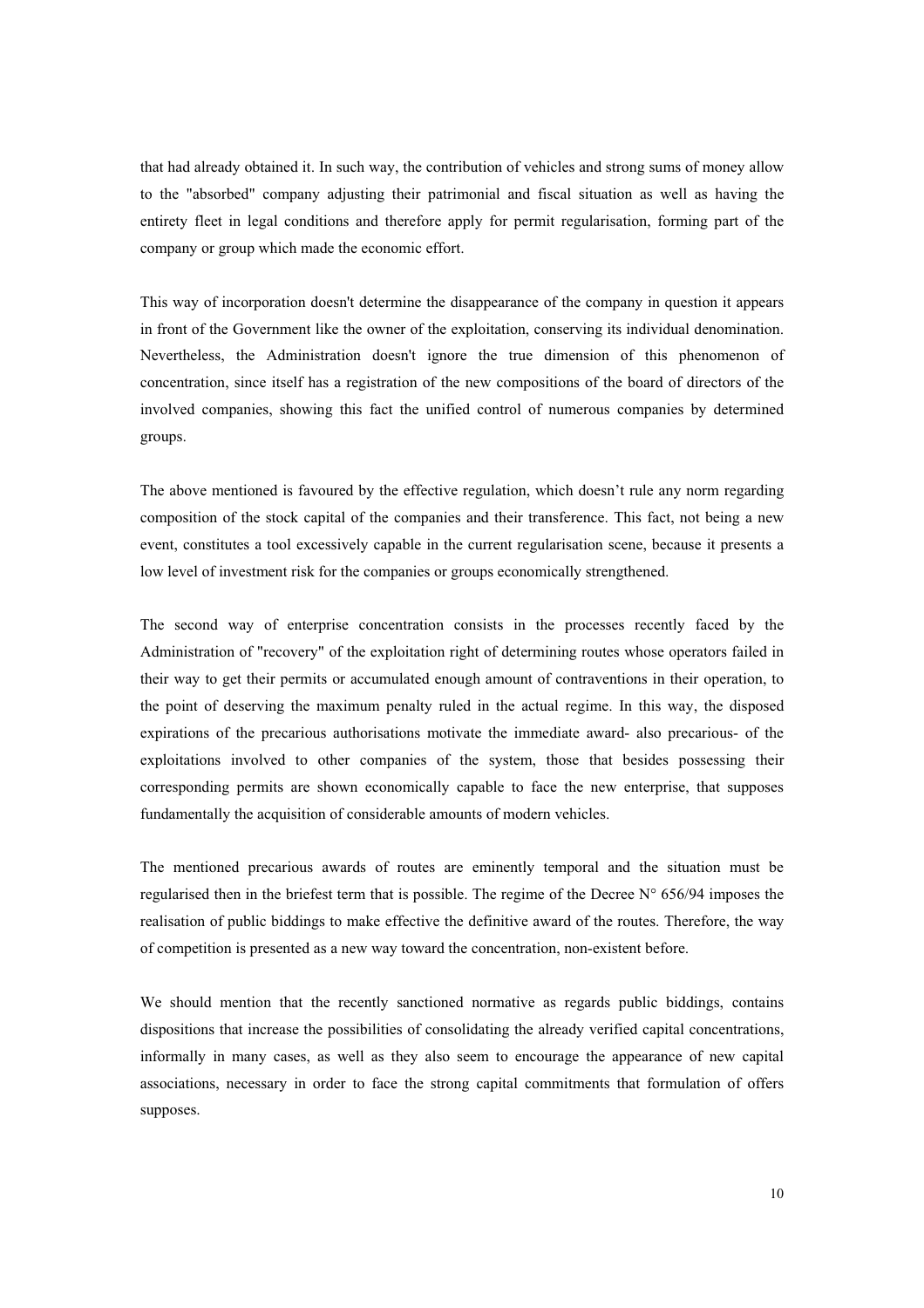Indeed, the method adopted in order to evaluate the bidding process assign a high score to the system operators just for being, what virtually closes or at least discourage the aspirations of effective entrance from nonsectorial capital.

On the other hand, the normative admits company's joint ventures linked with such purpose like bidders. In local terms these associations are denominated Unión Transitoria de Empresas (UTE), and participate in the Americans Joint Venture, the French group of economic interest, the Italian and Brazilians consortia and groupings of companies and temporary unions of Spanish companies.

In the passenger urban transport sector, the first UTE presented themselves as different enterprise associations whose purpose consist of benefit themselves with the development of any structure of complementary type which channalize some common aspects of the activity, or these grouped companies have in aim, like main objective of their association, "closing" virtually certain operation zone which they understand like a danger, imminent or potential, of entrance of certain operator or competitor group.

Although these associations had generally an informal nature, the possibility of being "precarious operator"of a state recovered route or being bidders in a public competition, caused the need of giving legal form to the UTE. This is to formalise a written contract, giving legal existence to the group. Consequently, these groups begun to become more solid in their conformation.

In the specific case of the call for public biddings, the assets and fleet requisites established, accentuate the tendency to the capital concentration, since the amount of efforts appear like an extremely appropriate mean in order to reach such a score to enable the award. In case of decision favouring an UTE, the normative in analysis imposes the formation of a company in which will relapse the definitive permit of the route, occurring with this consolidated legal expression to these occasional unions, those which though will pass to erect like a new juridical company they suppose in fact the operative and commercial linking of the originals companies.

It is logical to suppose that the big enterprise groups already existent will show a high degree of interest in participating in the new bidding processes, with high possibilities of success because of their patrimonial strength and the viability to obtain external financing resources for their investments, fundamentally regarding the incorporation of last generation new vehicles.

This doesn't exclude, however, the appearance of new groups of medium conformation, which have already shown their intention of concentrating capital by means of the acquisition of small routes, like a way of positioning more favourably in front of the accelerated expansion of the big capital groups.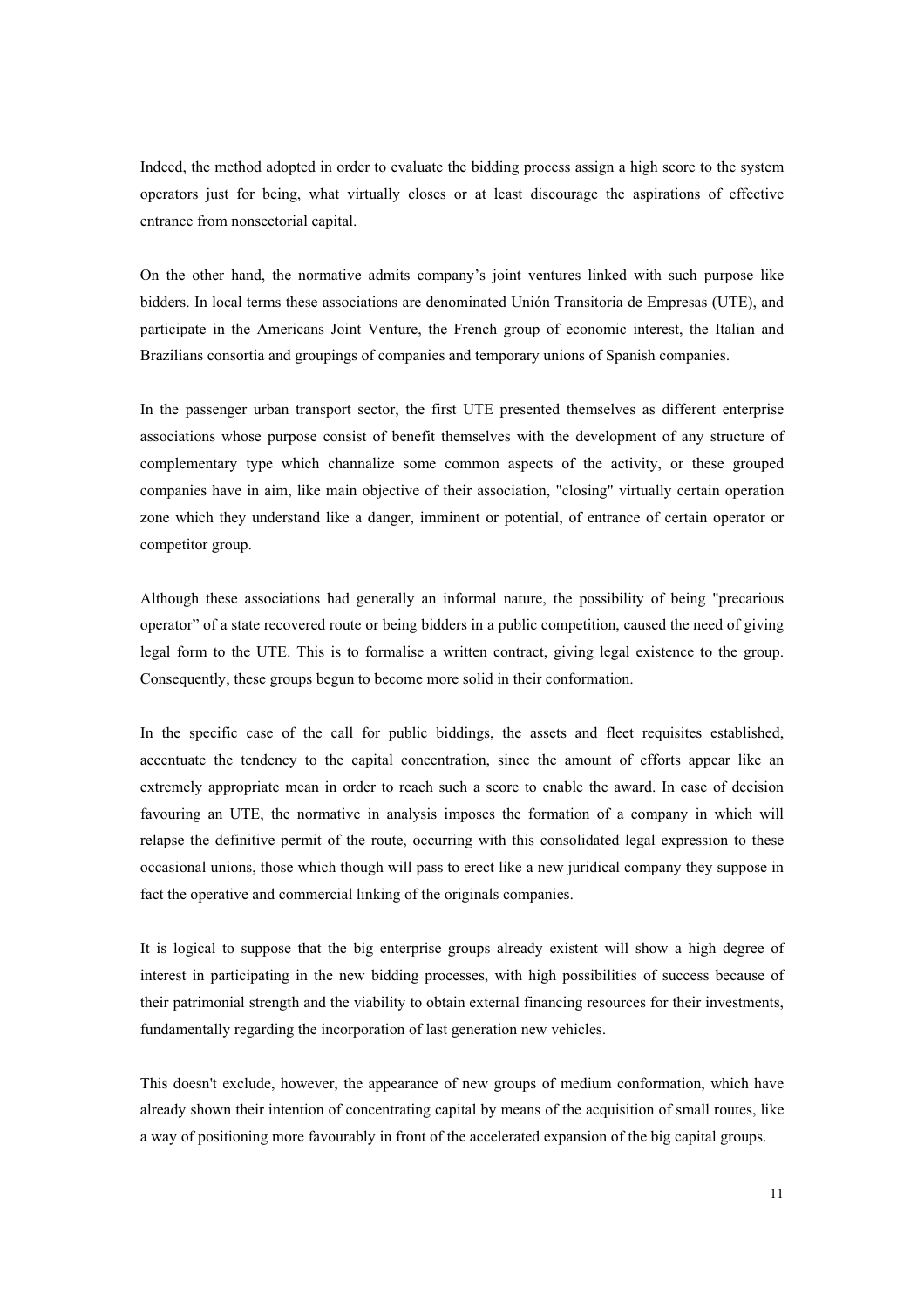This phenomenon allows to suppose that in a close future, the small companies today regularised will remain in the system like an exponent of the past enterprise fragmentation that characterised it, probably facing, some of them, growing difficulties in order to execute bigger investment demands imposed by the regulatory power, derived of their inferior comparative capacity of obtaining credits and necessary financing for the fleet renovation and re-equipment.

#### 5.3 CONCENTRATION IN NUMBERS

The referred process of enterprise concentration could be evaluate in its whole dimension upon comparing the amount of companies which operated bus transport services towards the end of the 80´s in front of the current reality considering these companies in relation of the economic groups that have been conformed.

At the end of 1987, the 120 companies operated 146 bus public transportation lines of Buenos Aires national jurisdiction possessed an average fleet of 80 vehicles and could be classified in accordance with their size as follows.

| Fleet scale   | Companies | Fleet | Participation | Accumulated |
|---------------|-----------|-------|---------------|-------------|
| More than 350 |           | 371   | 3.87          | 3.87        |
| 251 a 350     |           | 275   | 2.87          | 6.74        |
| 201 a 250     |           | 883   | 9.21          | 15.95       |
| 151 a 200     | 8         | 1369  | 14.28         | 30.23       |
| 101 a 150     | 11        | 1300  | 13.56         | 43.79       |
| 51 a 100      | 54        | 3696  | 38.55         | 82.34       |
| Up to $50$    | 41        | 1693  | 17.66         | 100.00      |
| Total         | 120       | 9587  | 100.00        |             |

At the present time, the number of companies decreased from 120 to 108 although if it is taken into account that several companies are related, the total of economic groups reaches 78. The group fleet size average is 127 vehicles. Consequently, after this process of enterprise concentration, the composition is the following: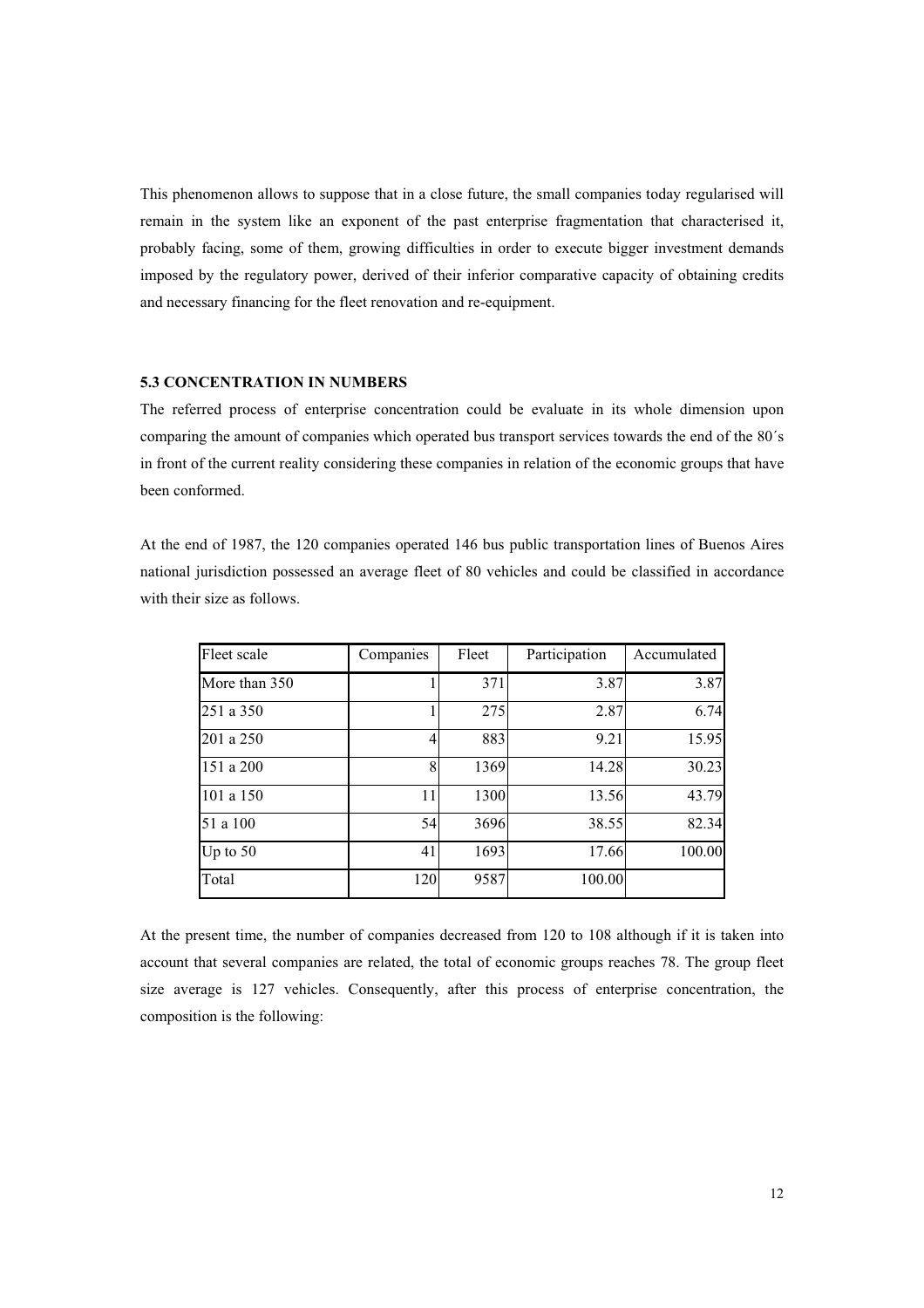| Fleet scale   | Companies      | Fleet | Participation | Accumulated |
|---------------|----------------|-------|---------------|-------------|
| More than 601 | 1              | 824   | 8.28          | 8.28        |
| 401 a 600     |                | 547   | 5.50          | 13.78       |
| 301 a 400     | 3              | 1043  | 10.49         | 24.26       |
| 251 a 300     | 1              | 285   | 2.87          | 27.13       |
| 201 a 250     | $\overline{4}$ | 865   | 8.70          | 35.83       |
| 151 a 200     | 9              | 1598  | 16.07         | 51.89       |
| 101 a 150     | 17             | 2170  | 21.82         | 73.71       |
| 51 a 100      | 32             | 2295  | 23.07         | 96.78       |
| Up to $50$    | 10             | 320   | 3.22          | 100.00      |
| Total         | 78             | 9947  | 100.00        |             |

On the other hand, an important increase in the size of the fleet of the biggest companies is registered. While in 1987 there was a single company with more than 300 units (371 vehicles), at the present time there are two companies and three group's managers who overcome the 300 units (one of them with more than 800 vehicles). In 1987 the company that operated with more than 300 vehicles represented the 3.87% of the total of the fleet in service, as long as at the present time, the companies or groups with a fleet above the suitable value represent the 24,26%.

The enterprise concentration took place because of the absorption of the small companies (less than 100 vehicles) which in 1987 totals 95 companies and at the present time only 42. The small companies held the 56% of the fleet in 1987, at the present time they operate the 26%. It is interesting to stand out that of 41 companies with less than 50 vehicles we found only 10 during the analysed period.

On the other hand, the considered medium companies (between 101 and 300 vehicles) are increasing from 24 to 31 because of the group conformation between small companies, operating nowadays 49% of the vehicles against 40% in 1987.

### 6. CONCLUSIONS

The exposed situation would derive, in the medium or long term, in new absorptions of small companies by the already consolidated groups, or in new forms of association between them. Whatever the way adopted the tendency seems to predict the definitive disappearance of the artisan and individual company, in order to open the way to a new operational activity structure.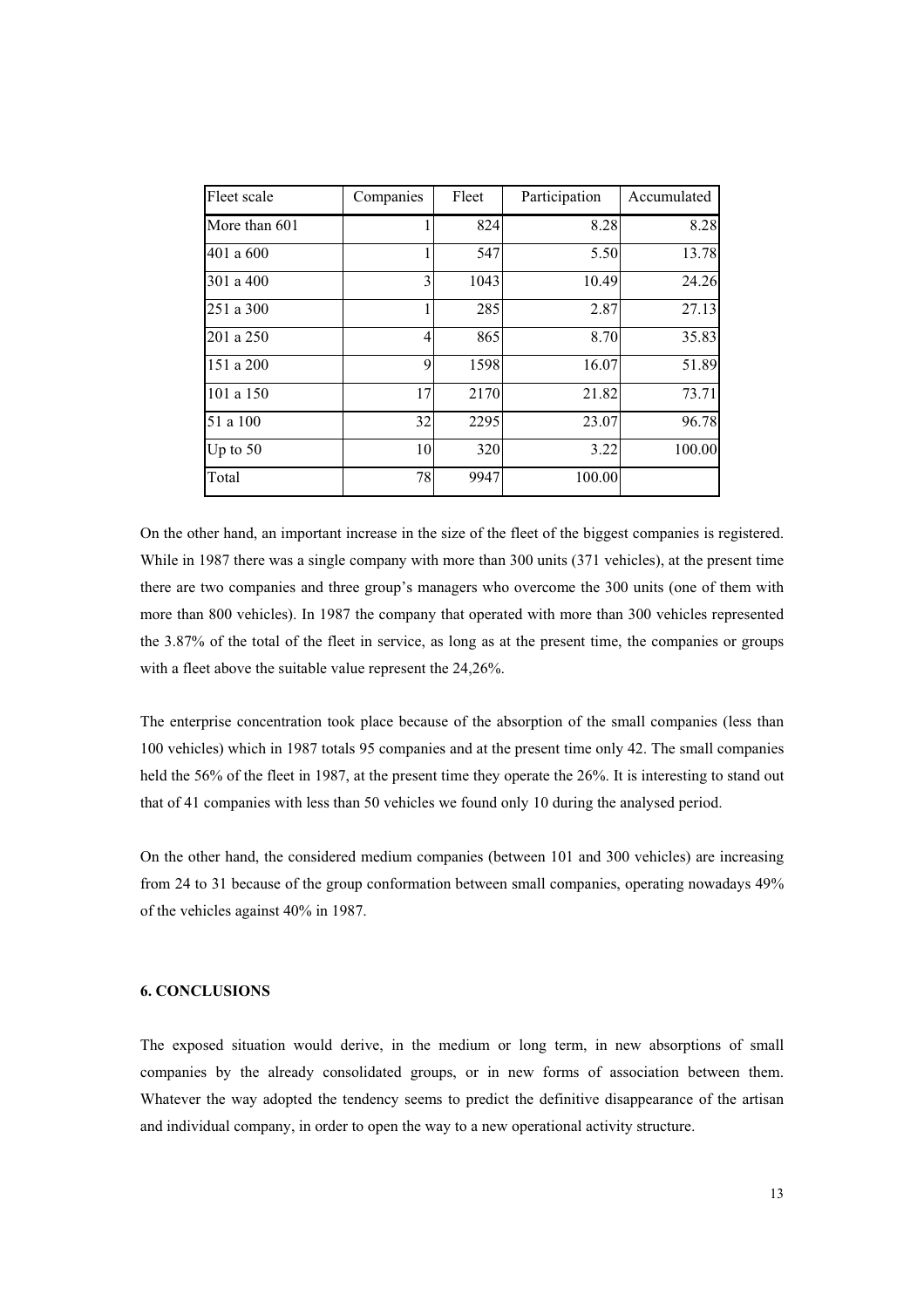The impact that the new bus transport system operation structure will cause, if it crystallises definitively in the profiled sense, regarding important aspects that make to the benefit of the public services, could only be evaluated once a prudential time has elapsed.

Nevertheless, it is quite obvious that the position of the Government will be modified in their relationship with the new operator groups, strongly positioned in terms of sectorial economy, subtracting degrees of freedom in its decisions.

In the same sense, although the enterprise concentration has presented an initial improvement in the quality of services, it should not be discard the appearance of situations of monopolist nature which may distort the achievement of the objectives of transport policies expounded by the Government, inspired by the principles of commercial loyalty and free competition and which might cause a future deterioration of service quality, with the consequent affectation of the users rights.

The negative enunciated aspects could only be stricken back with effective actions of the Administration that allows to perfectly lead future relationships between different system actors, which undoubtedly will present new aspects in front of which will be found scarce experience for their treatment.

The role of the Control Agency will be fundamental in the achievement of the commitment, in attention mainly to their nearness with the distortion phenomenons that could present the execution of the public services inserted in the new framework. Undoubtedly in order to carry out this task it will be required a total lack of political influence upon the Agency, in order to assure the independence of approach in the taking of technical decisions and with material and human resources proportional to the magnitude and importance of the functions to carry out.